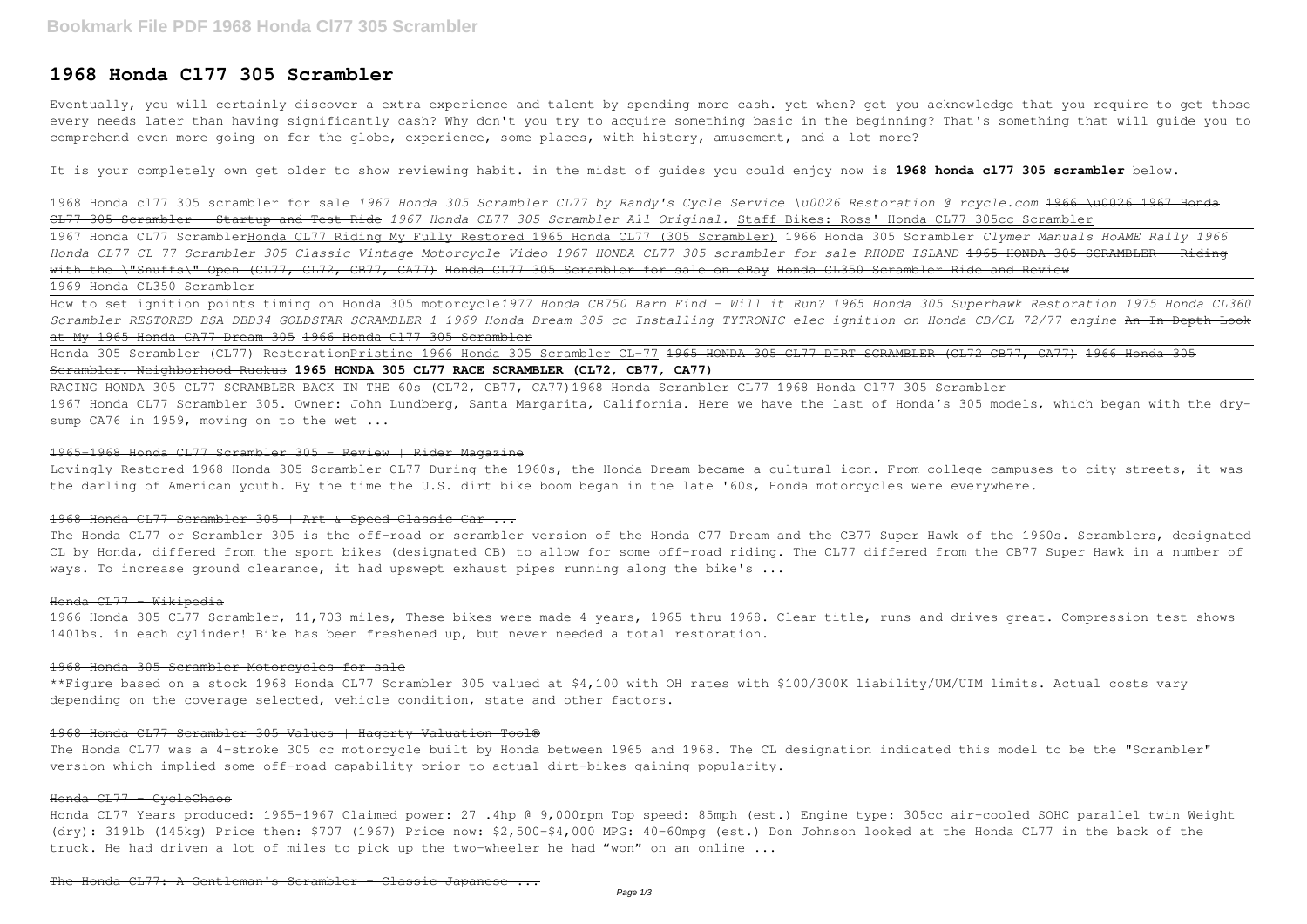# **Bookmark File PDF 1968 Honda Cl77 305 Scrambler**

1965-1968 HONDA CL77 SCRAMBLER 305 HM488 ENGINE CASES CRANKSHAFT TOP END PISTON. \$102.60. \$94.89 shipping. or Best Offer. 10 watching. Honda CL72 CL77 Scrambler Air Filter Intake Tube & Spring Set - New Reproduction (Fits: 1968 Honda CL77) \$82.50. \$4.75 shipping. 7 watching. Honda CL77 OEM Rear Exhaust Heat Shield, Early Type, CL77, CL72, Perfect (Fits: 1968 Honda CL77) \$179.99. 0 bids. \$9.99 ...

The Honda CL77 or Scrambler 305 is the off-road or scrambler version of the Honda C77 Dream and the CB77 Super Hawk of the 1960s. CL77 Scrambler; 1967 Honda CL77 Scrambler 305. Manufacturer : Honda: Class: Off-road: Engine: 305.4 cc (18.64 cu in) OHC 180° crank angle parallel twin: Bore / stroke: 60 mm × 54 mm (2.4 in × 2.1 in) Compression ratio: 9.5:1: Power: 28.5 bhp (21.3 kW) @ 9000 rpm ...

#### Honda CL77 - Wikipedia

1966 Honda 305 CL77 Scrambler, 11,703 miles, These bikes were made 4 years, 1965 thru 1968. Clear title, runs and drives great. Compression test shows 140lbs. in each cylinder! Bike has been freshened up, but never needed a total restoration. I have driven it on occasion to keep in good running order. Front tire is new, rear is very good. Always stored in climate controlled building during the ...

#### Motorcycle Parts for 1968 Honda CL77 for sale | eBay

Honda 305 Scrambler 1968 C177 Seat Cover Kit Complete W/ Chrome Trim Strip. Honda Cl - See Price. Honda Cl - 77 Scrambler Exhaust High Pipes . Honda Scrambler - See Price. Honda Scrambler C172 250 C177 305 Seat Cover Kit Complete New Chrome Trim Strip. Brand New - See Price. Brand New Tires And Tubes For Honda 305 Or 250 Cl 77 . Nos 1966-67 - See Price. Nos 1966-67 Honda Cl77 305 Scrambler ...

1968 Honda CL77 305 Scrambler Rare 1 or 200 factory repaint in orange by Honda to move last of stock after the release of the Honda 350. Gorgeous original paint. \$6,000. Please call Michael Kiernan at (314)772-5758. All inspections are welcome. Please call Michael Kiernan at 314 772 5758 with any questions regarding this vehicle, shipping and storage, or e-mail kiernancycles@outlook.com ...

#### 305 Honda Scrambler Motorcycles for sale

Find many great new & used options and get the best deals for 1968 Honda CL77 305 Scrambler Exhaust Pipe Right Side at the best online prices at eBay! Free delivery for many products!

### 1968 Honda CL77 305 Scrambler Exhaust Pipe Right Side | eBay

Honda CL77 Scrambler 305 - 1968. Honda CL77 Scrambler 305 - 1968. Refine by No filters applied Browse by Category, Filter 1 & more Hide Filters Show Filters Category Air / Fuel (19) Body / Frame (5) Chemicals / Tools / Other ...

### Honda CL77 Scrambler 305 - 1968 - 4into1

For sale 1968 Honda Scrambler 305 CL77 with 15.000 miles in great shape, very good vacuum pressure. Restored.New all cables, clutch, brakes, new clutch disc, battery, new spokes wheels and tires. Rebuilded fuel tank, and carburetor. ... 1967 Honda CL77 305 Scrambler w/ TITLE - \$1150 (Roscoe) 1967 Honda CL77 305 Scrambler Project . Clean Title , have Key, Engine turns over with great ...

In 1962, Honda introduced an off-road bike, the CL72 250 Scrambler, with the same engine as the Hawk but with a different, full-cradle frame with a skid plate and other adjustments for off-road use. In 1965, the CL77 305 Scrambler appeared, with the bigger engine of the Super Hawk but otherwise similar

#### Cl77 For Sale - Motorcycle Bodies And Parts

# 1968HondaScrambler519

Honda CL77 SCRAMBLER 305 (AMERICAN) Parts listing for the CL77 SCRAMBLER 305 (AMERICAN) Can't find the part you need? - please email us your enquiry. Results . CL77 SCRAMBLER 305 (AMERICAN) Advancer spring. \$9.25. Aftermarket Part. CL77 SCRAMBLER 305 (AMERICAN) Air filter to carburettor connecting tube securing clip. \$4.66. Genuine Part. CL77 SCRAMBLER 305 (AMERICAN) Brake cable adjuster wire ...

#### David Silver Spares USA - Honda CL77 SCRAMBLER 305 ...

# 1968 Honda Scrambler 305 CL77 - \$3500 (Camarillo ...

NOS Honda CL77 Rear Shock Absorber Spring Seat Stopper 52424-273-000. \$19.99. Add To Cart. NOS Honda CB72 CB77 CL72 CL77 Brake Shoe Spring 45133-268-010. \$8.99. Add To Cart. NOS Honda CB72 CB77 CL72 CL77 Left Ignition Points Contact Breaker 30204-268-004. \$29.99. Add To Cart . NOS Honda CB350 CB72 CB77 CL350 CL72 CL77 SL175 SL350 XL250 Swing Arm Dust Seal Cap Rubber 52145-329-000. \$9.99. Add ...

# New Old Stock NOS Honda CL77 305 Scrambler Parts